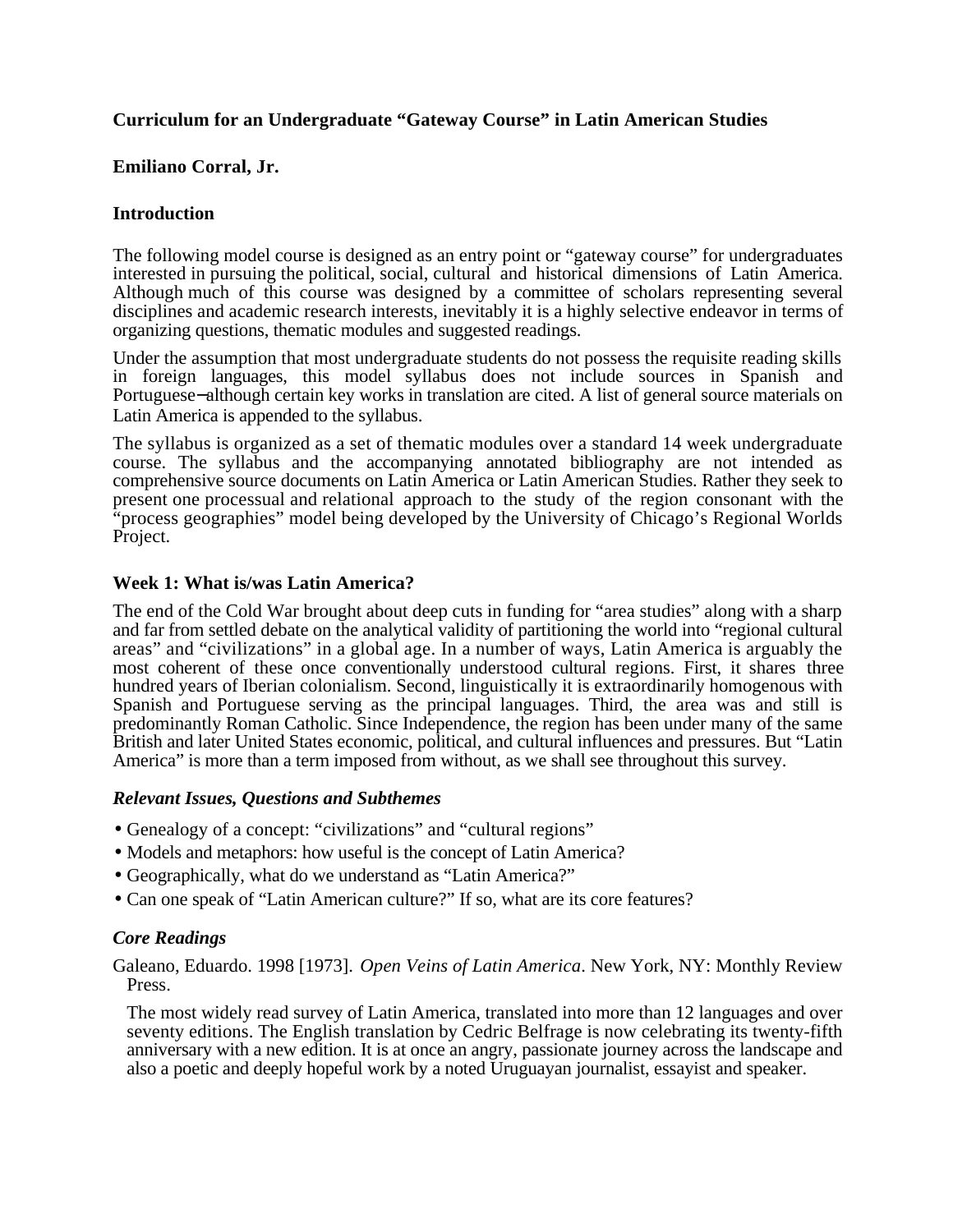Mariátegui, José Carlos. 1971. *Seven Interpretive Essays on Peruvian Reality*. Introduction by Jorge Basadre. Translated by Marjory Urquidi. Austin, TX: University of Texas Press.

One of the most influential and original thinkers in Latin America tackles complex issues such as the question of the "Indian," land, mass education, regionalism and centralism as well as national literature.

Paz, Octavio. 1962. *The labyrinth of solitude and other writings (The Other Mexico, return to the labyrinth of solitude, Mexico and the United States).* Translated by Lysander Kemp. New York, NY: Grove Press.

One of the truly "classic" texts of twentieth-century Latin America. Paz provocatively raises a host of central issues, themes and questions in a powerfully evocative and lyrical manner: Mexican national culture, modernization, social psychology, mythistories, *mestizaje*, violence and revolution, the gendering of power and Mexico's uneasy incorporation into the "West" and its struggles with modernity.

Taylor, William. 1985. "Between global process and local knowledge: An inquiry into early Latin American social history, 1500-1900." In Olivier Zunz, ed. *Reliving the Past: The Worlds of Social History.* Chapel Hill, NC: University of North Carolina Press, pp. 113-90.

A leading historian surveys the major debates, themes, and problematics of social history before 1900 with the challenge of a more connected history in mind. Topics include dependency perspectives and connections between the state and society. An excellent self-reflective introduction.

#### *Supplementary Readings*

Blaut, James M. 1993. *The colonizer's model of the world*. New York, NY: The Guilford Press.

- Incisive critique of Eurocentric diffusionist arguments about "development," "civilizations" and "tradition."
- Bright, Charles and Michael Geyer. 1994. "Doing world history in a global age." *American Historical Review*.

Interesting essay by two noted historians on how ironically "world history" has become much more difficult an enterprise in an ever smaller, more global world.

Fuentes, Carlos. 1992. *The buried mirror: Reflections on Spain and the New World*. Boston, MA: Houghton Mifflin and Co.

A renowned Mexican novelist presents a lavishly illustrated multicultural account of the interactive and relational hybridity of the Hispanic people and "soul."

Gomez-Peña, Guillermo. 1996. *The New World border: Prophecies, poems and* loqueras *at the end of the century*. San Francisco, CA: City Lights.

Chicano performance artist and recipient of the MacArthur Foundation "genius" award, Gomez-Peña is always guilty of trespassing facile cultural, political and social frontiers.

Halperín Donghi, Tulio. 1993. *The contemporary history of Latin America*. Translated and edited by John Charles Chasteen. Durham, NC: Duke University Press.

The single most influential Latin American survey of the region in English translation 24 years after its initial appearance. A masterful, complex, and nuanced survey ranging from 1750 to the 1980s.

Huntington, Samuel P. 1993. "The clash of civilizations," *Foreign Affairs* Summer: 22-49.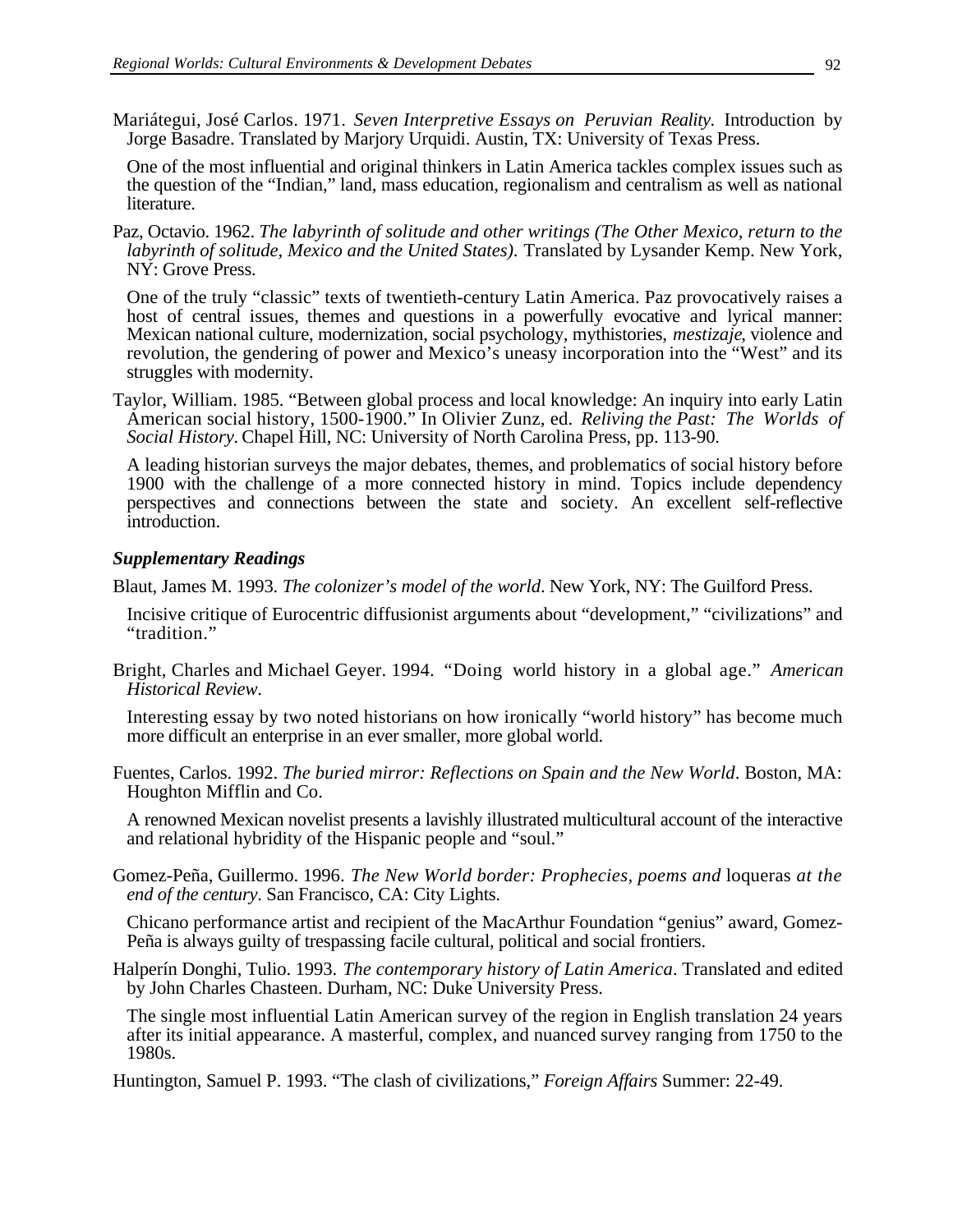A well-known political scientist argues that in the post-Cold War era, global conflict will manifest itself primarily as a clash of cultures.

Johnson, John J. 1980. *Latin America in caricature*. Austin, TX: University of Texas Press.

Landmark study of more than one hundred years of hemispheric relations through political cartoons collected from leading United States dailies. However, the work is flawed by lack of selfreflectivity and the failure to explore US sectionalism more seriously (e.g., most of the cartoons are taken from the Northwest and Midwest and not from the "Jim Crow" South).

Martin, Gerald. 1989. *Journeys through the labyrinth: Latin American fiction in the twentieth century*. New York, NY: Verso Books.

Utilizing a Marxist literary analysis, Martin seeks unity rather than dispersal in Latin America culture, stressing continuities over time and major conjunctures, highlighting major texts and the uneasy relation with dominant European cultural forms and practices.

O'Gorman, Edmundo. 1961. *The invention of America: An inquiry into the historical nature of the New World and the meaning of history*. Bloomington, IN: Indiana University Press.

Famous essay on the theme of how the Americas were an invention and/or projection of European visions, rather than a "discovery. "

Said, Edward. 1978. *Orientalism*. New York, NY: Vintage.

Classic statement by a noted figure in the literary world on the historical construction of a region of the world as the "Other." Although the work deals with the greater "Orient," the implications are wide-ranging and highly suggestive for other areas, such as Latin America.

Skidmore, Thomas E. and Peter H. Smith. 1996. *Modern Latin America*. 5th ed. New York, NY: Oxford University Press.

Arguably the most popular Latin American Studies textbook in the United States, *Modern Latin America* adopts a "modified" dependency theory approach to the region since 1880. It is strong on political coverage, offering a useful framework for comparison and useful periodization. Noticeably absent are chapters on Colombia or Venezuela.

Williamson, Edwin. 1992. *The Penguin history of Latin America*. London, UK: Allen Lane Penguin Press.

Exceptional general survey with an unusual amount of space devoted to literary and cultural forms.

Wolf, Eric R. 1955. "Types of Latin American peasantry: A preliminary discussion," *American Anthropologist* 57: 3, Part 1: 452-71.

A seminal article on Latin America that divides the peasantry into two types: "traditional" closed corporate communities, mostly in the highlands, and "open" communities, mostly in the lowlands, linked to global markets.

Wolf, Eric R. 1959. *Sons of the shaking earth: The people of Mexico and Guatemala, their land, history and culture*. Chicago, IL: University of Chicago Press.

A classic introduction to Mesoamerica.

Wolf, Eric R. 1986. "The vicissitudes of the closed corporate community." *American Ethnologist* 13 (2): 325-9.

An interesting retrospective of the author's original argument thirty years later.

Wolf, Eric R. and Edward C. Hansen. 1972. *The human condition in Latin America*. New York, NY: Oxford University Press.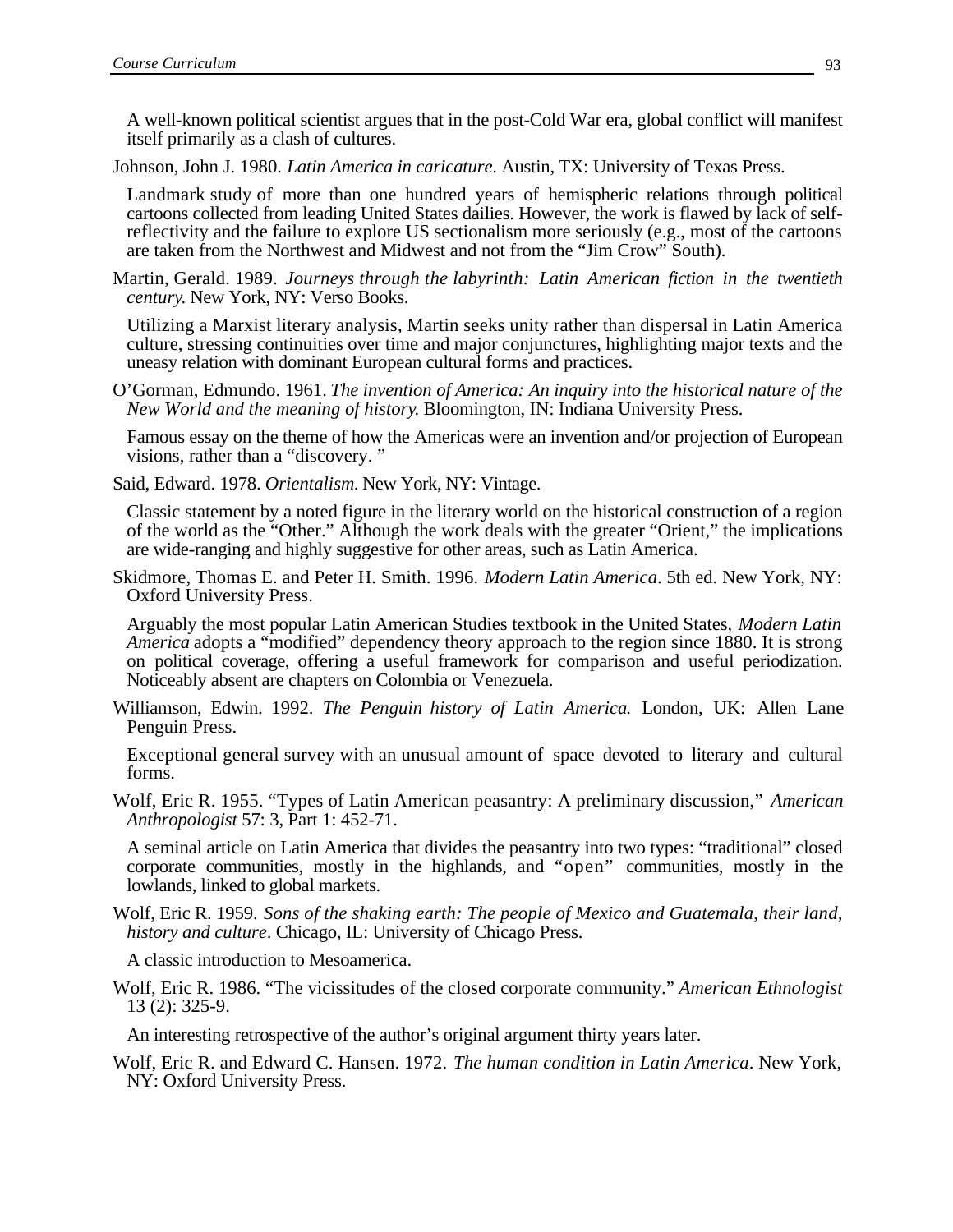Very popular survey of the region by two well-respected anthropologists. "Our work is a quiet celebration of the re-entry of the masses into Latin American history" is how the two authors describe their "Brechtian" book.

Video series: *The Americas*. 1993.

Wide-ranging and often times exceptional ten-part television series, narrated by the late actor Raul Julia and produced by WGBH Boston.

- 1. The Garden of Forking Paths: Dilemmas of National Development
- 2. Capital Sins: Authoritarianism and Democratization
- 3. Continent on the Move: Migration and Urbanization
- 4. Mirrors of the Heart: Race and Identity
- 5. In Women's Hands: The Changing Roles of Women
- 6. Miracles are not Enough: Continuity and Change in Religion
- 7. Builders of Images: Latin American Cultural Identity
- 8. Get up, Stand up: Problems of Sovereignty
- 9. Fire in the Mind: Revolutions and Revolutionaries
- 10. The Latin American and Caribbean Presence in the US

## **Week 2: What is/was globalization?**

## *Relevant Issues, Questions and Subthemes*

- Globalization past and present: How new is "globalization?"
- What is "capitalism" and when did it emerge?
- From "organized" to "disorganized" capitalism (waves of capitalist expansion)
- Is "globalization" simply synonymous with "capitalism?"
- What is "territorialization?"

## *Core Readings*

García Clancini, Nestor. 1995. *Hybrid cultures: Strategies for entering and leaving modernity*. Translated by C. Chaippari and S. Lopez. Minneapolis, MN: University of Minnesota Press.

A stimulating exploration of the cultural hybridity that characterizes Latin America. García Canclini examines the region's ironic relation to past and present while proposing a method of constructing an autonomous culture that can survive the global "market" in which it is increasingly enmeshed as well as avoiding becoming a static "museum piece."

Krugman, Paul. 1995. *Peddling prosperity: Economic sense and nonsense in the age of diminished expectations*. New York, NY: W.W. Norton.

- Highly readable excursus across the contemporary economic landscape by a noted MIT professor. Topics such as "globalization," "productivity and competitiveness," "supply side economics," and "strategic trade" as well as their interface with communication media and political sloganeering are demystified and made comprehensible.
- Stern, Steve J. 1988. "Feudalism, capitalism and the world-system in the perspective of Latin America and the Caribbean." *American Historical Review* 93 October: 829-72.

An historian takes Wallerstein to task for failing to provide an adequate explanation for the labor regimes of Latin America associated with its two main exports to the mainland: silver and sugar. Stern calls for a revitalized version of the "articulation of the modes of production." See also the exchange between Wallerstein and Stern that follows: 873-85.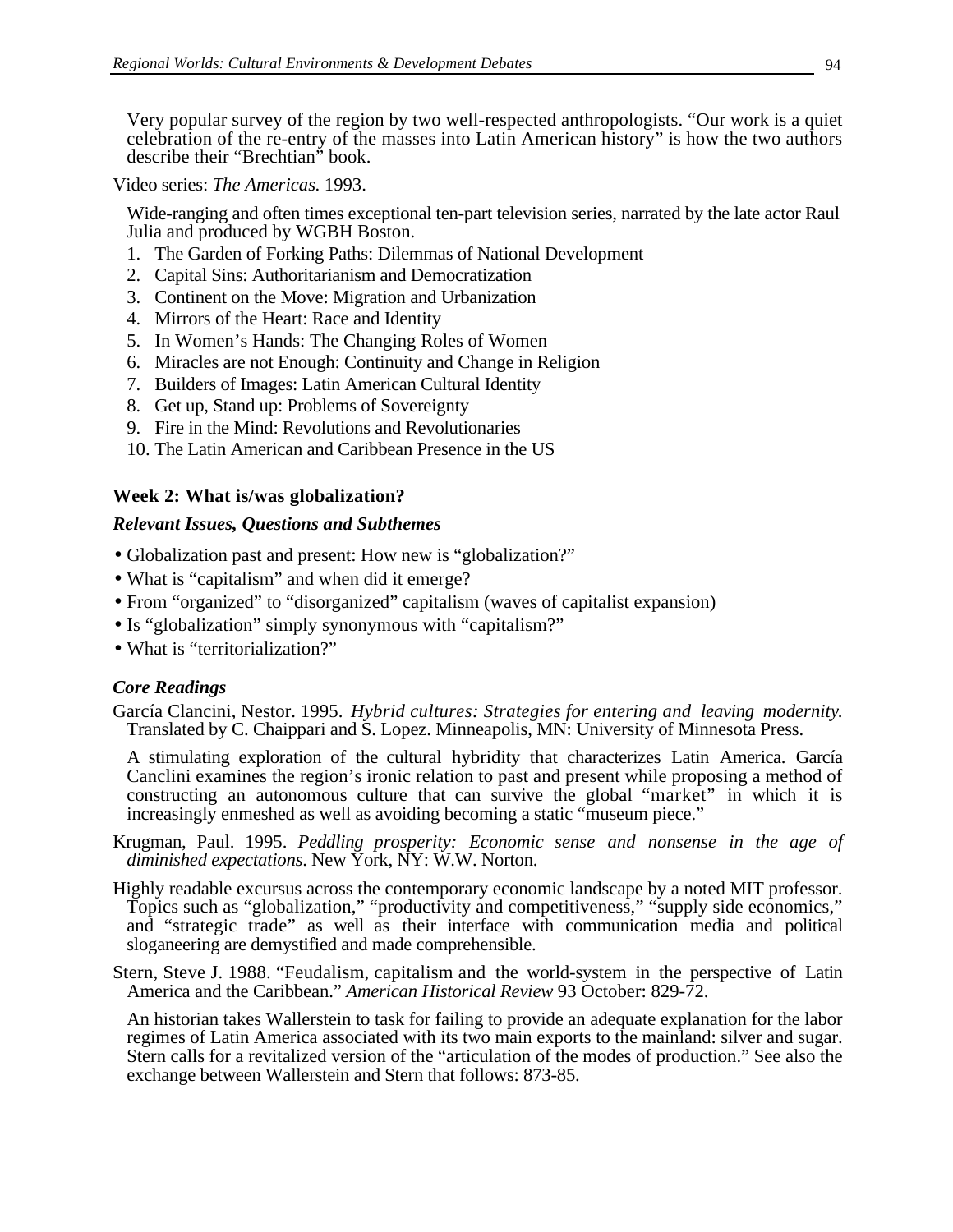Wallerstein, Immanuel. 1979. "The rise and future demise of the world capitalist system: Concepts for comparative analysis." *The capitalist world-economy: Essays*. Cambridge, UK and New York, NY: Cambridge University Press, pp. 1-37.

As one of the most influential and widely-read authors in the social sciences, Wallerstein has sought to rethink the history of capitalism since the mid-1450s in the light of his suggestive world-system analysis. This essay offers a succinct overview of his project and mode of analysis.

Wolf, Eric R. 1982. "Connections" and "Iberians in the Americas." In *Europe and the people without history*. Berkeley, CA: University of California Press, pp. 1-126; 131-57.

A landmark work demonstrating that for the past five hundred years various parts of the globe, even presumptively "remote" areas, have been linked together through a political economy of world historical forces—especially after the expansion of European interests in the 1400s. It offers an excellent overview of these forces in Latin America.

## *Supplementary Readings*

Hobsbawm, Eric. *The age of revolution, 1789-1848* (1962); *The age of capital, 1848-1875* (1975); *The age of empire, 1875-1914* (1987); *The age of extremes, 1914-1990* (1995).

All published by Vintage Books (NY). A master historian sweeps across the "long nineteenth" and "short twentieth" centuries with keen insight and a clarity of vision and writing unsurpassed. Excellent as background material.

Mandel, Ernest. 1975. *Late Capitalism*. London, UK and New York, NY: Verso.

Influential study by a noted Marxist scholar emphasing "long-waves" of capitalist expansion and retraction. Some of the individual chapters are quite self-contained and can be readily used in a reader.

Storper, Michael. 1997. *The regional world: Territorial development in a global economy*. New York, NY: Guilford Press.

Outstanding example of the "California School" of external economics, it provides a rich combination of theoretical and empirical evidence for how regions sustain their economic viability in the era of multinational corporations.

# **Week 3: Pre-European and Early Colonial Peoples and Institutions**

## *Relevant Issues, Questions and Subthemes*

- Pre-European cultural and natural worlds
- Indigenous political and economic institutions
- Early colonial period "hybridities"
- *Encomiendas*, *haciendas* and Indian peasant economies

## *Core Readings*

Gibson, Charles. 1964. *Aztecs under Spanish rule*. Stanford, CA: Stanford University Press.

Landmark book seeking to demonstrate the continuities as well as rupture engendered by the Spanish arrival on such questions as land tenure, religion, population, social and political organization and numerous other central topics.

Larson, Brooke. 1998*. Cochabamba, 1500-1900: Colonialism and agrarian transformation.* Durham, NC: Duke University Press.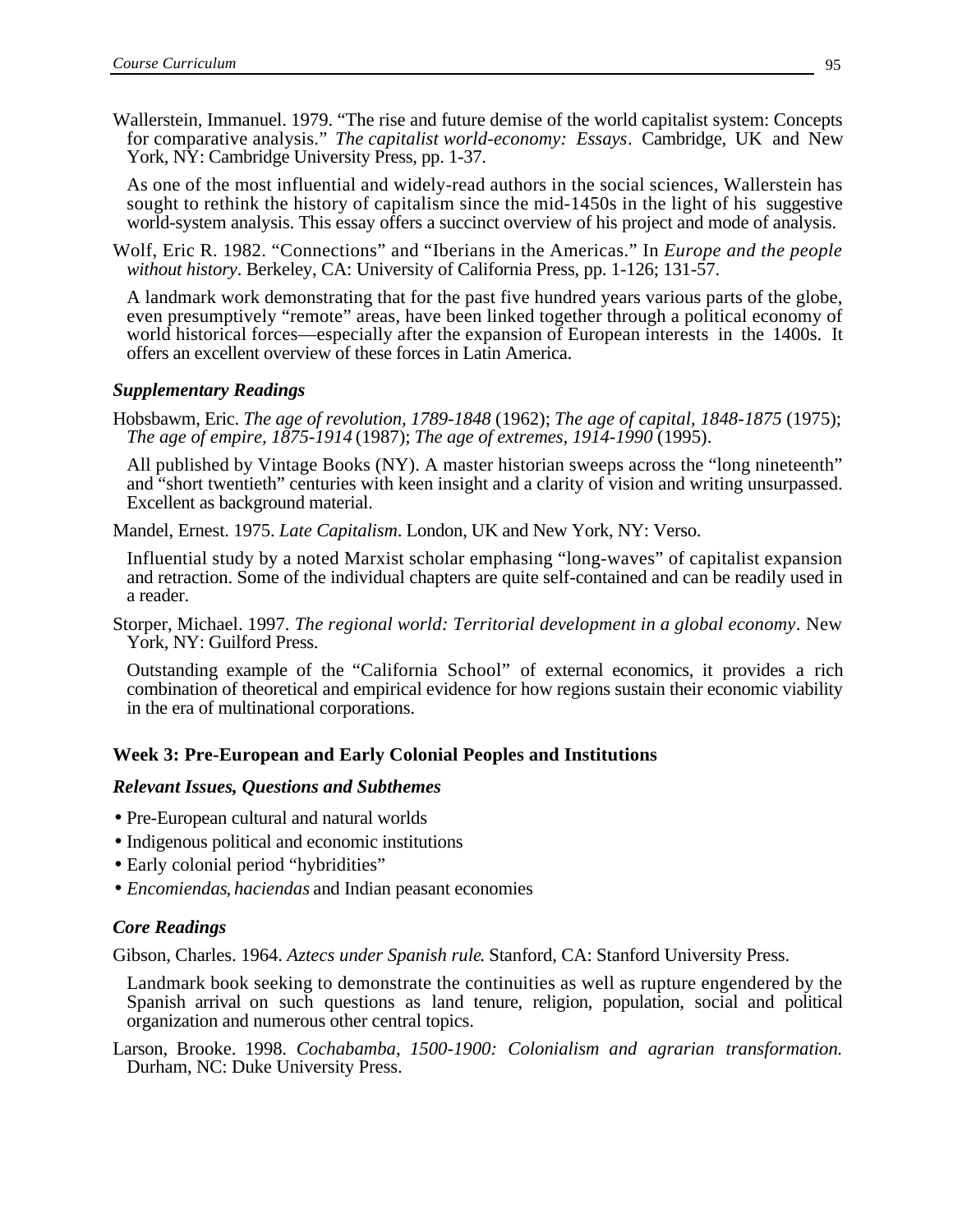An impressive study, utilizing class analysis to cover four hundred years of a once vitally central region of the Inca Empire.

Lockhart, James. 1992*. Nahuas after the conquest: A social and cultural history of the Indians of Central Mexico, sixteenth through eighteenth centuries*. Stanford, CA: Stanford University Press.

An excellent complement to the work of Gibson. Lockhart, a noted historian and linguist presents a sophisticated overview of Nahua society, including social structure (e.g., moiety organization, hierarchy) and linguistic and cognitive shifts.

Spaulding, Karen. 1984. *Huarochirí: An Andean society under Inca and Spanish rule*. Stanford, CA: Stanford University Press.

A penetrating analysis of indigenous Andean society in the late pre-Hispanic and early Colonial periods. Particularly strong analysis of indigenous social and political institutions and their transformations under European hegemony.

## *Supplementary Readings*

Cortés, Hernán. 1985. *Letters from Mexico*. Edited and translated by Anthony Pagden. New Haven, CT: Yale University Press.

Invaluable first-hand account of the splendor of pre-Columbian Tenochtitlán, with its great population, commerce, architecture and activity.

Hassig, Ross. 1986. *Trade, tribute and transportation in the Aztec empire: The sixteenth-century political economy of the Valley of Mexico*. Norman, OK: University of Oklahoma Press.

Marvelously detailed materialist study that applies "central place" theory to the ancient city of Tenochtitlán. Hassig's arguments about the "human geography" of the greater valley extend far beyond the sixteenth century.

# **Week 4: Demographic Collapse, Hybridity and Slavery**

## *Relevant Issues, Questions and Subthemes*

• Estimates of pre-contact population levels

• Explain the changes in the natural landscape as a result of the introduction of European techniques of farming, crops, seed, animals and tastes

• The "Great Dying" and its implications for colonial surplus extraction, landholdings and native rule

- Account for the transition from "white" to "black" slavery
- What is hybridity? "Purity of blood?"

# *Core Readings*

Crosby, Alfred. 1991. *Ecological imperialism*: *The biological expansion of Europe, 900-1900*. Cambridge, UK and New York, NY: Cambridge University Press.

A succinct and powerful account of the ferocity and extent of the pandemics that affected Amerindian populations. Crosby shows that Old World diseases were among the most devastating weapons in the conqueror's arsenal in the struggle for "temperate climes."

Davis, David Brion. 1984. *Slavery and human progress*. New York, NY: Oxford University Press.

A Pulitzer Prize winning intellectual historian describes how the institution of slavery shifted in the "West" from a "progressive institution" to a "progressive emancipation." Davis links "emancipation" to the Age of Revolutions.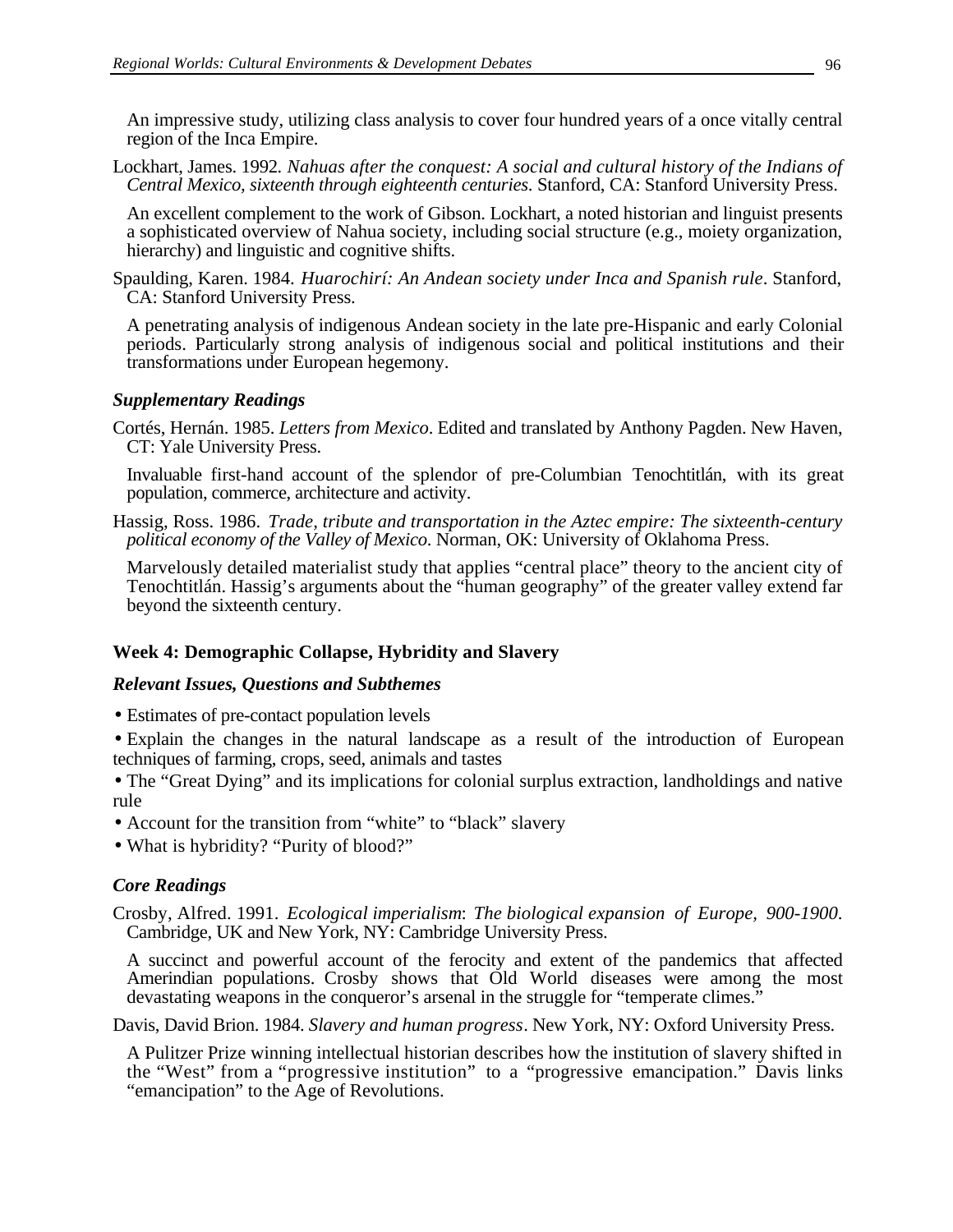Genovese, Eugene. 1979*. From rebellion to revolution: Afro-American slave revolts in the making of the modern world*. Baton Rouge, LA: Louisiana State University Press.

One of the leading historians of our times looks comparatively at slave revolts and structural conditions that facilitated and/or retarded them. Short, succint and enlightening.

Stanard, Dennis E. 1992. *The American holocaust: Columbus and the conquest of the New World*. New York, NY: Oxford University Press.

A powerful, disturbing account of the pre-Columbian peoples and their horrific, violent (and continuing) persecution and decimation by European settlers. It is also a searing exploration of the racist "heritage" of the Americas that still makes such distinctions as that between "worthy" and "unworthy" victims.

## *Supplementary Readings*

Fryer, David. 1996. *Indians into Mexicans: History and identity in a Mexican town*. Austin, TX: University of Texas Press.

An interesting attempt to explore the complex and subtle processes of identity formation and nation-state building.

Hale, Charles R. 1994. *Resistance and contradiction: Miskitu Indians and the Nicaraguan State, 1894-1987*. Stanford, CA: Stanford University Press.

A one-time advisor to the Sandinista government looks critically at the re-ethnicization of the Miskitu Indians in Nicaragua.

#### **Week 5: Migrations and the Black Atlantic**

#### *Relevant Issues, Questions and Subthemes*

- What is the "plantation complex?"
- Connecting race and gender
- What are the connections between capital and labor flows?
- Waves of immigration in the Americas
- Proto-industry, industry and its demographic/geographic implications
- What is meant by "double consciousness?"

## *Core Readings*

Curtin, Philip D. 1990. *The rise and fall of the plantation complex: Essays in Atlantic history*. Cambridge, UK and New York, NY: Cambridge University Press.

A noted historian charts the history of the "plantation complex," primarily centered in the greater Caribbean, controlled by European states with coerced African labor with markets largely in Europe and North America. The global connections increased as it became intertwined with the British Empire in India.

Gilroy, Paul. 1993. *The Black Atlantic: Modernity and the double consciousness.* Cambridge, MA: Harvard University Press.

Organized around the twin concepts of "double consciousness" and "Black Atlantic," Gilroy explores the (re)creation of identity, unity and diversity, and major conjunctures.

Holt, Thomas C. 1992. *The problem of freedom: Race, labor, and politics in Jamaica and Britain, 1832-1938.* Baltimore, MD: Johns Hopkins University Press.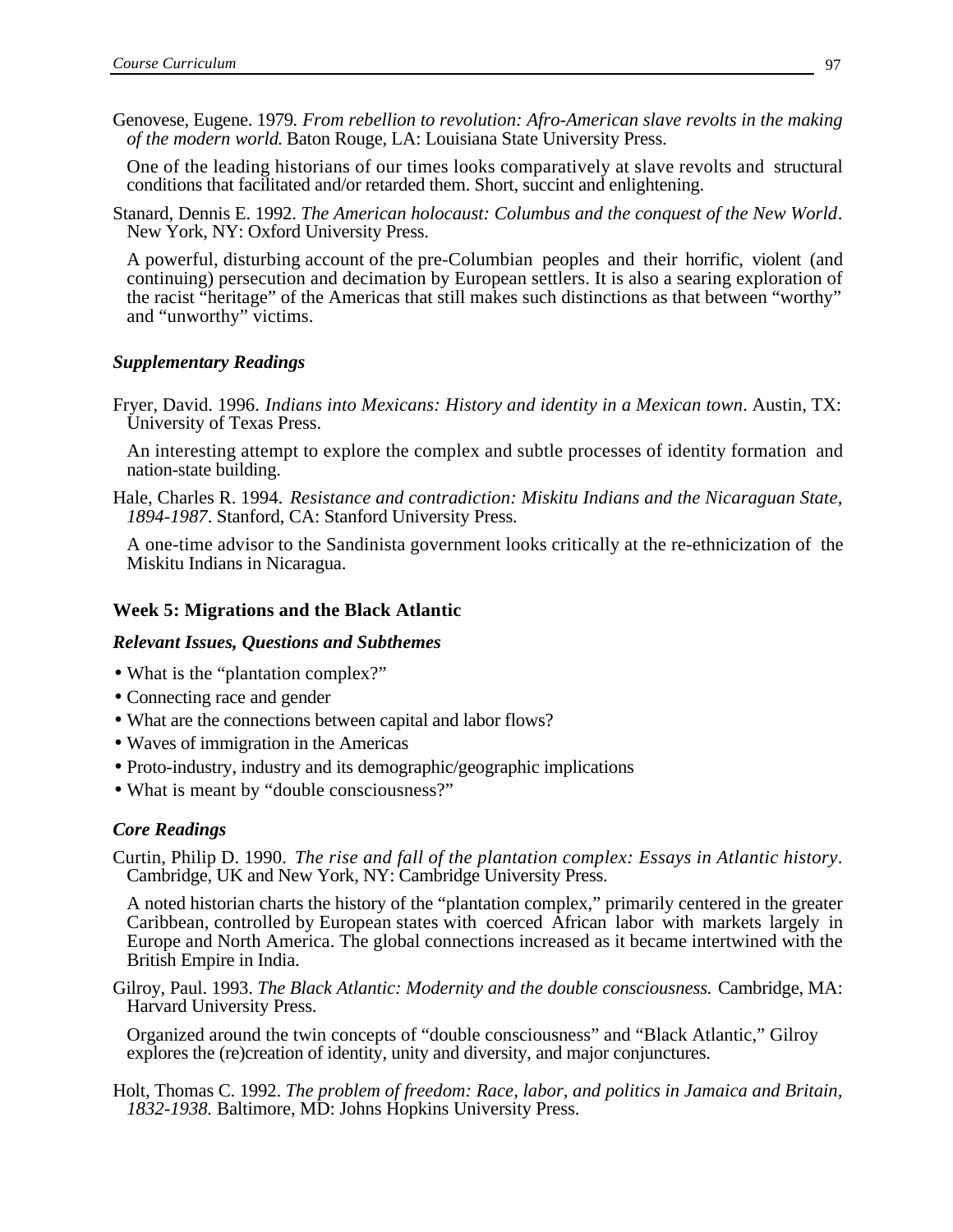Landmark study of the manifold contradictions connecting the collapse of chattel slavery and the rise of free labor, the ensuing legal restrictions and entrapment under new terms, individual and national freedom, as well as those within liberalism.

Tannenbaum, Frank. 1992 [1946]. *Slave and citizen*. Boston, MA**:** Beacon Press.

Pioneering essay exploring the comparative treatment of slaves in Brazil and the United States and highlighting the allegedly "milder" and more integrationist histories of the Luso-Brazilians.

## *Supplementary Readings*

Sassen, Saskia. 1990. *International labor and capital mobility*. Baltimore, MD: Johns Hopkins University.

This slim book can be viewed as a useful complement to the work of Brinley Thomas. In it, Sassen argues that newer migration patterns, such as those from Korea, Mexico, Colombia and others are once again tied to loan and investment cycles.

Thomas, Brinley. 1973. *Migration and urban development: A reappraisal of the British and American long cycles*. London, UK: Methuen.

Interesting study that links both migration flows from Europe to the United States and within Europe to investment cycles. An efficient and fully functioning immigrant labor market has been in existence since the early part of the nineteenth-century. The findings have great implications for later histories of immigrants.

Film: *The Harder They Come* (1973).

A searing look at the processes of rapid urbanization, the creation of an underclass, honor, violence, religion, drugs and music in Kingston, Jamaica in the late 1960s. From this potent combination emerged the powerful, defiant and hopeful sounds of reggae music and musicians such as Bob Marley, Peter Tosh and Jimmy Cliff. Cliff stars as Ivan, a recently arrived protopeasant turned urban outlaw in the face of structural violence.

# **Week 6: Territoriality, Land, and Production: Past and Present**

## *Relevant Issues, Questions and Subthemes*

- What is a "tributary mode of production?"
- The infrastructure of capitalism: law, rules and institutions
- What is the historical role of land in Latin American peasant societies?
- The waning importance of agrarian reform
- The land question in contemporary Latin America

# *Core Readings*

Collier, George, 1994. *Basta! Land and the Zapatista rebellion in Chiapas*. Oakland, CA: The Institute for Food and Development Policy.

Penetrating account of the historical, social and cultural roots of the ongoing Zapatista rebellion in Chiapas.

Roseberry, William. 1993. "Beyond the agrarian question: Peasants, labor and the capitalist world system in Africa and Latin America." In Frederick Cooper et al*. Confronting historical paradigms*. Madison, WI: University of Wisconsin Press, pp. 318-370.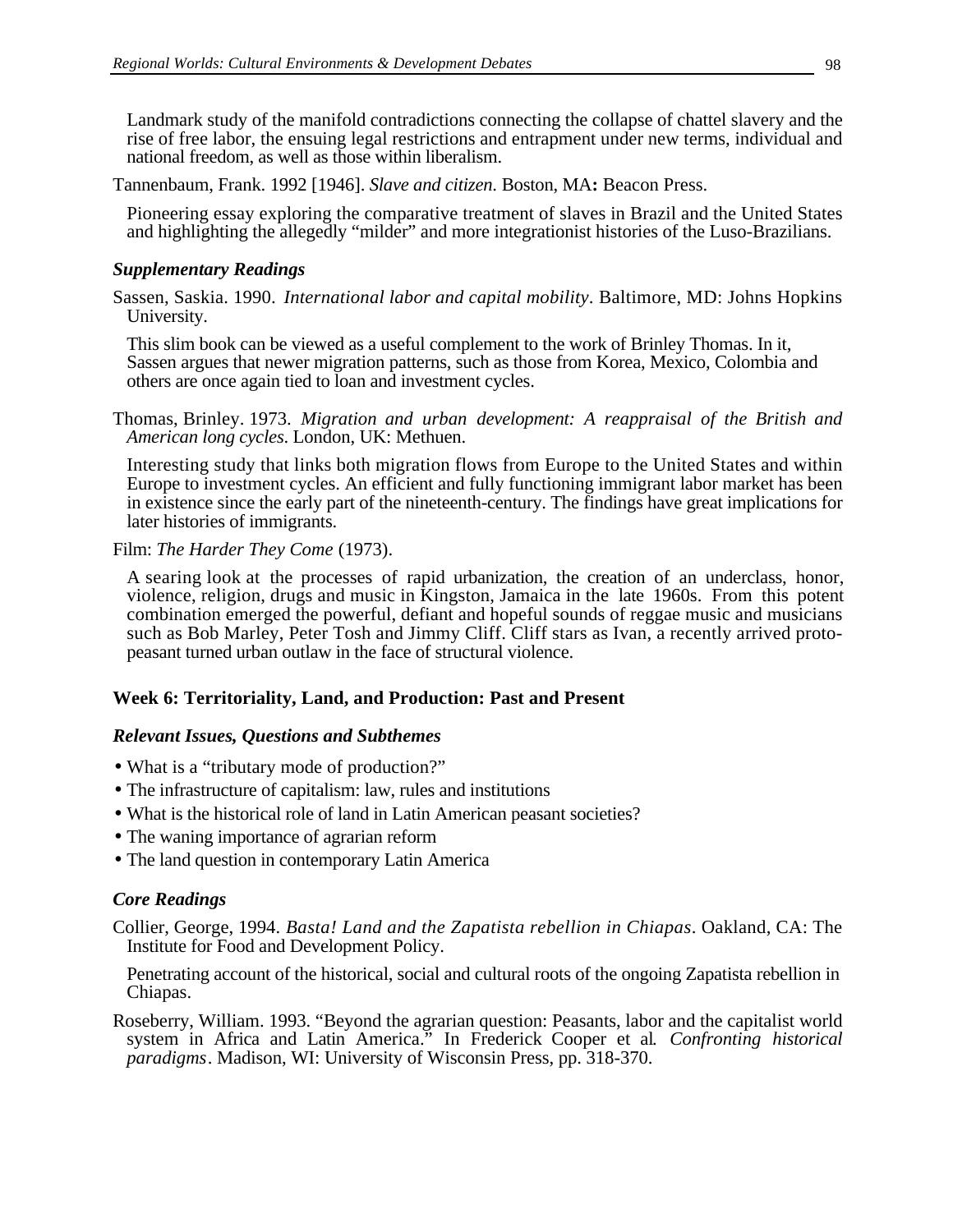Critical synthesis of the literature on what Karl Kautsky called the "agrarian question"—a broad topic that includes enclosures, semi-proletarianization, family farming and peasant selfexploitation.

Semo, Enrique. 1993. *The history of capitalism in Mexico, 1521-1750*. Austin, TX: University of Texas Press.

Landmark Marxist study, emphasizing the articulation of three modes of production in Mexico (tributary, feudal and embryonic capitalist), their insertion into the global economy and the coming of independence.

## *Supplementary Readings*

Van Young, Eric. 1982. "Mexican rural history since Chevalier: The historiography of the colonial *hacienda*." *Latin American Research Review*.

Excellent précis of the extensive literature on the large landed estate or *hacienda*.

## **Week 7: Natural Resources/Biodiversity**

## *Relevant Issues, Questions and Subthemes*

- Ecological and natural resource diversity in Latin America
- Latin America's fragile lands: the dilemma of population and development
- The meaning and social importance of biodiversity
- Natural resources, renewable and unrenewable: the politics of extraction
- Property rights, biodiversity and conservation

# *Core Readings*

- Clark, William. 1989. "The human ecology of global change." *International Social Science Journal* 121: 315-45.
- Hurrell, Andrew. 1994. "A crisis of ecological viability? Global environmental change and the nation state." *Political Studies* 42: 146-65.
- Moran, Emilio. 1983. *The dilemma of Amazonian development*. Boulder, CO: Westview Press.
- Wilcox, Bruce and Kristin Duin. 1995. "Indigenous cultural and biological diversity: Overlapping values of Latin American ecoregions," *Cultural Survival Quarterly*: 49-55.

## *Supplementary Readings*

Shiva, Vandana. 1993. *Monocultures of the mind*. Malaysia: Third World Network.

This book contains five essays which reflect on the causes of disappearance of biological diversity and the challenge of conserving it. They range in topic from explanations for the spread of monocultures to a critique of the Convention on Biological Diversity. Shiva argues that the expansion of monocultures through the spread of biotechnology and agricultural movements, such as the Green Revolution, has more to do with politics and power than with enriching and enhancing systems of biological production.

# **Week 8: The State in Historical Perspective**

## *Relevant Issues, Questions and Subthemes*

• How did the Americas shift from "kingdoms" to "republics?"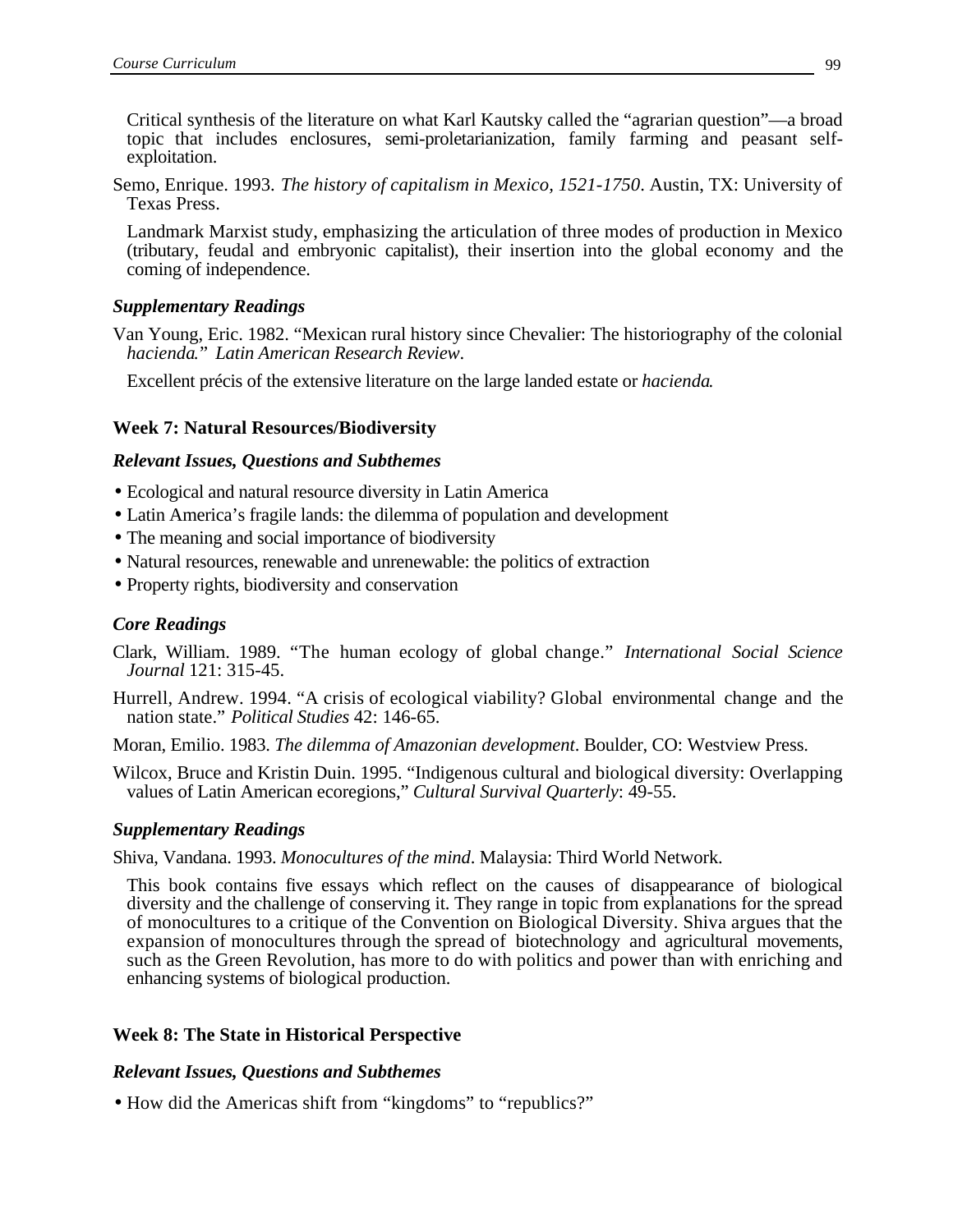- Whose "nation?" Whose "state?"
- What are "nation-states?" What are "regions?"
- What are the social origins of dictatorship and democracy?

## *Core Readings*

Cardoso, Fernando Henrique and Enzo Falleto. 1979. *Dependency and development in Latin America*. Berkeley, CA: University of California Press.

A sophisticated, nuanced and subtle deployment of dependency theory by two noted sociologists (one of whom is now President of Brazil). Highly recommended.

Graham, Richard, ed. 1990. *The idea of race in Latin America, 1870-1940*. Austin, TX: University of Texas Press.

Succint and provocative coverage of Brazil, Cuba, Argentina and Mexico by noted historians.

Haber, Stephen, ed. 1997. *How Latin America fell behind: Essays on the economic histories of Britain and Mexico, 1800-1914*. Stanford, CA: Stanford University Press.

Pioneering collection of "new economic" essays, primarily dealing with Brazil and Mexico. Polemical, and with a mission, the book should be widely read, tested and discussed.

Klarén, Peter and Thomas J. Bossert, eds., 1986. *Promise of development: Theories of change in Latin America*. Boulder, CO: Westview Press.

Useful collection that gathers key statements on "modernization," "dependency and Marxism," "corporatism" and "bureaucratic-authoritarianism."

Marx, Anthony W. 1998. *Making race and nation: A comparison of South Africa, the United States, and Brazil.* New York, NY: Cambridge University Press.

Sophisticated and rigorous comparative histories of the way that nations make "race," although not always in the ways of their own choosing.

Roxborough, Ian. 1979. *Theories of underdevelopment*. New York, NY: Macmillan Press.

Succinct and useful survey of the leading theories of underdevelopment.

## *Supplementary Readings*

Anderson, Benedict. 1991. *Imagined communities: Reflections on the origin and spread of nationalism*. 2nd ed. London: Verso.

A landmark work that first appeared in the early 1980s, arguing that the dissemination of "print capitalism" engendered nationalism. There is a chapter dealing with American creole identity formation and the "imaginary."

Cypher, James M. and James L. Dietz. 1997. *The process of economic development*. London, UK and New York, NY: Routledge Press.

Excellent primer on the often-times arcane and mystifying world of economic development. The authors use cases from Asia, Africa and Latin America throughout in an effective combination of theory and practice.

Hirschman, Albert O. 1958. *The strategy of economic development*. New Haven, CT: Yale University Press.

Landmark series of essays by a noted economist and philosopher introducing concepts of "linkages," "regions," "social savings" and more.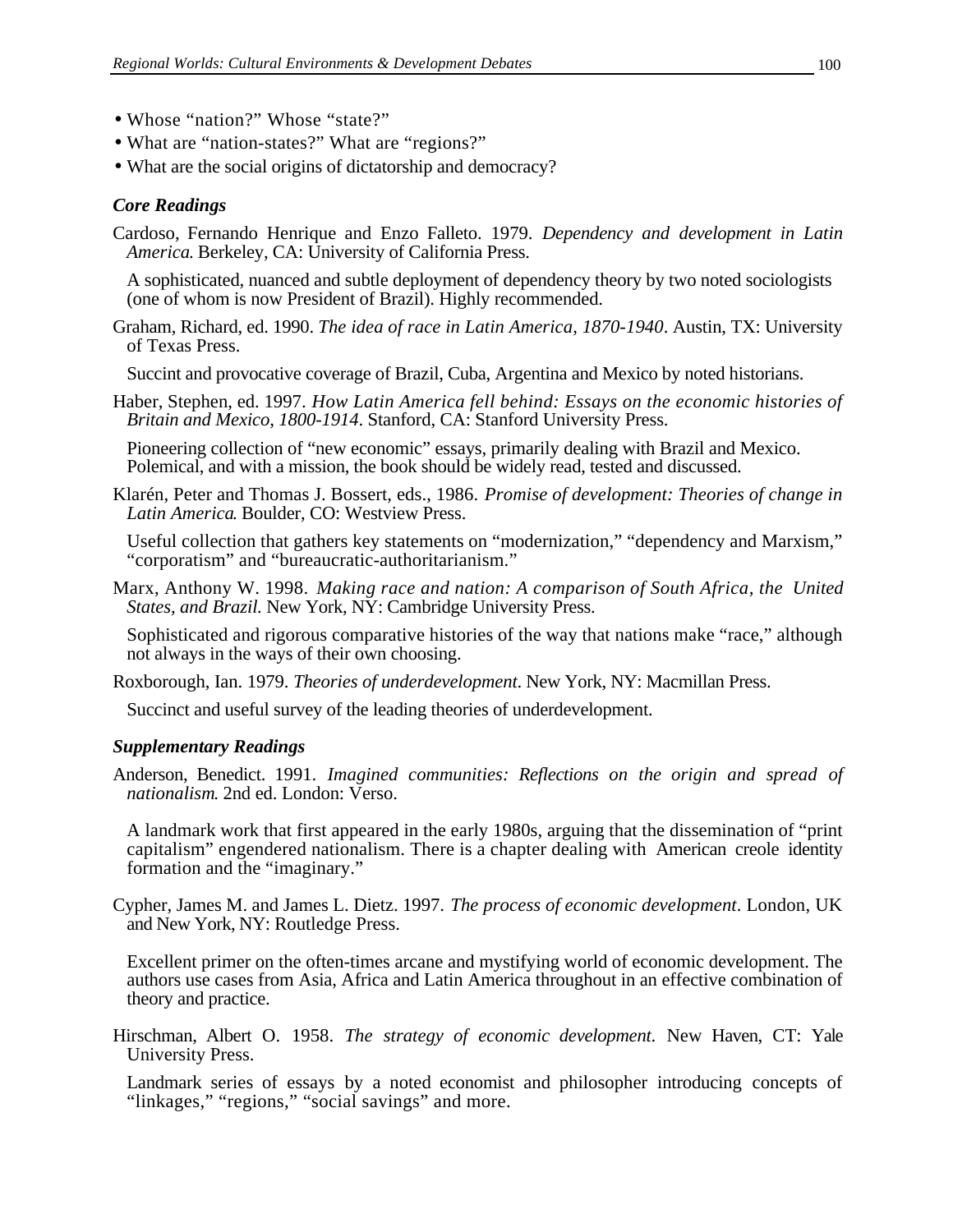Jane, Lionel Cecil. 1929. *Liberty and despotism in Spanish America*. Oxford, UK: Clarendon Press.

Older history emphasing the relative autonomy of the American "kingdoms" and the creole oscillation between modernity and tradition.

Rueschemeyer, Dietrich; Huber Stephens, Evelyne and Stephens, John D. 1992*. Capitalist Development and Democracy*. Chicago, IL: University of Chicago Press.

A highly influential volume emphasizing the decisive role played by organized labor across Europe and Latin America in pushing through democratic reforms and expansion of the welfare state.

Sommer, Doris. 1991. *Foundational fictions: The national romances of Latin America*. Berkeley, CA: University of California Press.

A provocative exploration of the way that national consolidaton and romantic novels go hand-inhand in Latin America. Sommer shows how nineteenth-century patriotism and heterosexual passion historically depend on one another to engender "productive" citizens.

## **Week 9: The State in Contemporary Perspective**

#### *Relevant Issues, Questions and Subthemes*

- Citizen and state: the changing role of the nation-state
- Challenges to the nation-state: civil society, local and global

#### *Core Readings*

Coronil, Fernando. 1997. *The magical state: Nature, money and modernity in Venezuela*. Chicago, IL: University of Chicago Press.

A complex and nuanced ethnographic account of the modern petrostate of Venezuela.

De Soto, Hernando. 1990. *The other path: The invisible revolution in the Third World*. Foreword by Mario Vargas Llosa. New York, NY: Harper and Row.

Noted Peruvian policy analyst offers his own "non-communist manifesto." Stressing that people generally are nascent capitalists, De Soto calls for governments to allow market forces to operate freely and unleash the power of small-scale entrepreneurship.

Lipschutz, Ronnie. 1992. "Reconstructing world politics: The emergence of global civil society." *Millennium: Journal of International Studies* 21(3): 389-420.

Analysis of the historical factors underlying the emergence of "global civil society."

Oppenheimer, Andres. 1996. *Bordering on chaos: Guerrillas, stockbrokers, politicians and Mexico's road to prosperity*. Boston, MA: Little, Brown and Co.

A Pulitzer Prize-winning journalist looks at the Mexican presidency of Carlos Salinas and its neoliberal revolution.

#### *Supplementary Readings*

Bartra, Roger. 1992. *The imaginary networks of political power*. Translated by Claire Joysmith. New Brunswick, NJ: Rutgers University Press.

A leading Mexican anthropologist focuses on networks that suppress class conflict and give unity and stability to society.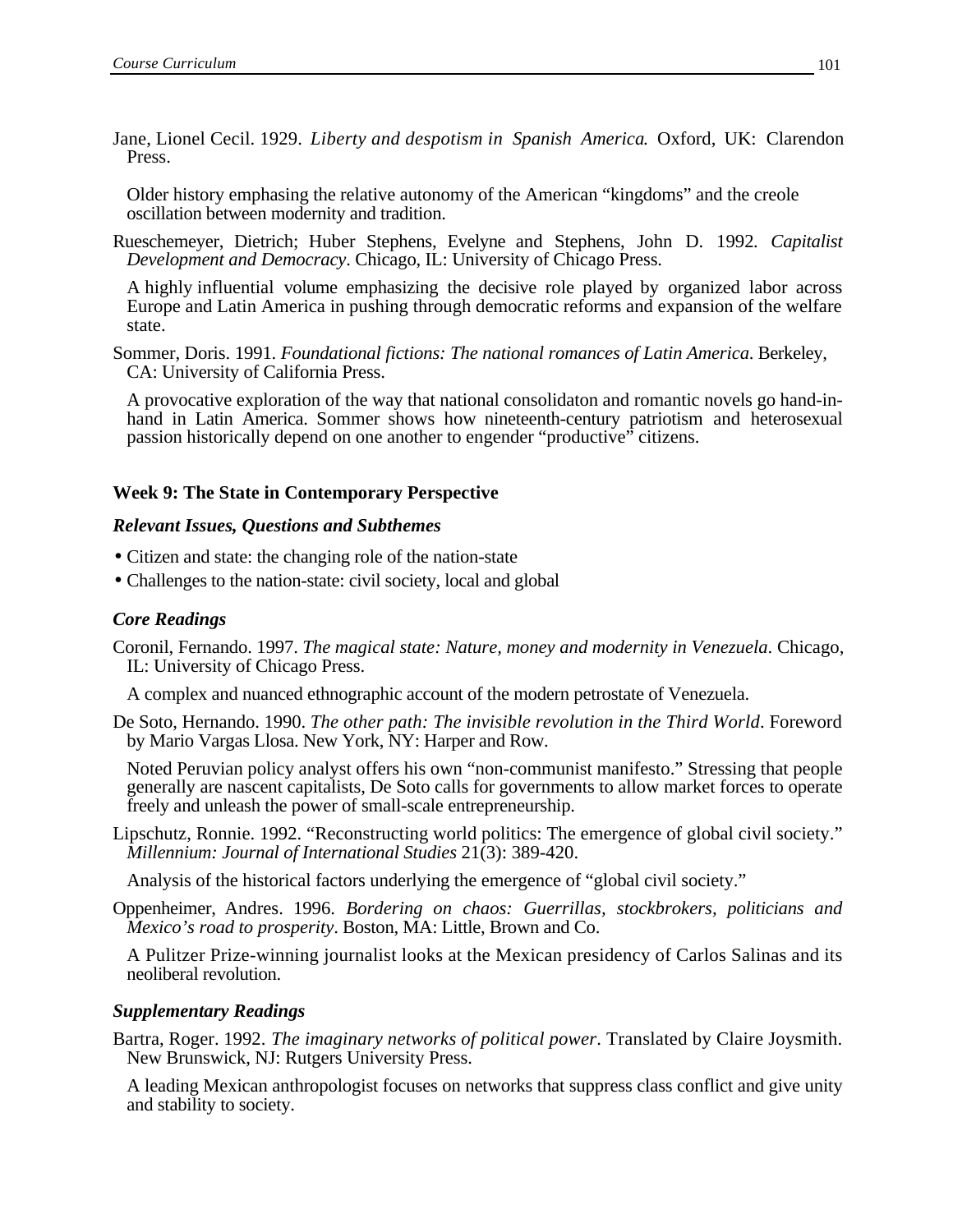Lipschutz, Ronnie D. and Ken Conca, eds. 1993. *The state and social power in global environmental politics*. New York, NY: Columbia University Press.

Impressive collection of essays that address "paucity of cross-fertilization between international relations and other disciplines concerned with issues relevant to global environmental change." Editors invoke a dramaturgical metaphor to describe state and non-state actors involved in sociopolitical struggles that impinge on and respond to global environmental change. A veritable source-book on "new actors in environment" in the global context.

# **Week 10: The Rural-Urban Axis**

## *Relevant Issues, Questions and Subthemes*

• Linkages between large-scale social processes, such as capitalism and the emergence of of the modern capitalist city. What is/was the role of the city in the development of modern capitalism and how, in turn, did/does capitalism shape the development of urban systems?

• Linkages between the city as a center in the accumulation process and its internal forms. How have capitalism and urban contours shaped one another?

• Linkages between these forms and the development of class and group consciousness and/or identity. How has the urban environment shaped these forms of identity and, in turn, how have these forms of identity shaped the urban built-environment?

## *Core Readings*

Guillermoprieto, Alma. 1994. *The heart that bleeds: Latin America now.* New York, NY: Vintage.

Excellent reportage by a noted essayist for *The New Yorker* magazine on contemporary Latin American cities and how everyday people live through "big changes."

Holston, James. 1992. *The modernist city*. *An anthropological critique of Brasília*. Chicago, IL: University of Chicago Press.

Wonderfully innovative study of the ideological, political and social implications motivating the utopian design and the proposed radical break with Brazilian history in Brasília.

Lomnitz, Larissa. 1980. *Networks and marginality: Life in a Mexican shantytown*. New York, NY: Academic Press.

A well-received ethnographic account of the "hunters and gatherers of the urban jungle" of the Cerrada del Condor neighborhood in Mexico City. We see how the urban middle classes benefit most from this marginalized sector of the economic order. Survival networks are also wellexplicated, such as the *tanda*, reciprocity, and *compadrazgo*, among others.

## *Supplementary Readings*

Castells, Manuel. 1983. *The city and the grassroots: A cross-cultural theory of urban social movements*. Berkeley, CA: University of California Press.

Landmark work, emphasizing contigency, variability and agency among multiple social actors and an autonomous state. The central organizing principle of the study is the notion of "collective consumption" of city services and goods.

Durand, Jorge and Douglas S. Massey. 1995. *Miracles on the border: Retablos of Mexican migrants to the United States*. Tucson, AZ: University of Arizona Press.

Unique study of migrant life as told by the migrants (or their familes) through *retablos* (votive paintings on a sheet of tin).

Harvey, David. 1973. *Social justice and the city*. Baltimore, MD: Johns Hopkins University Press.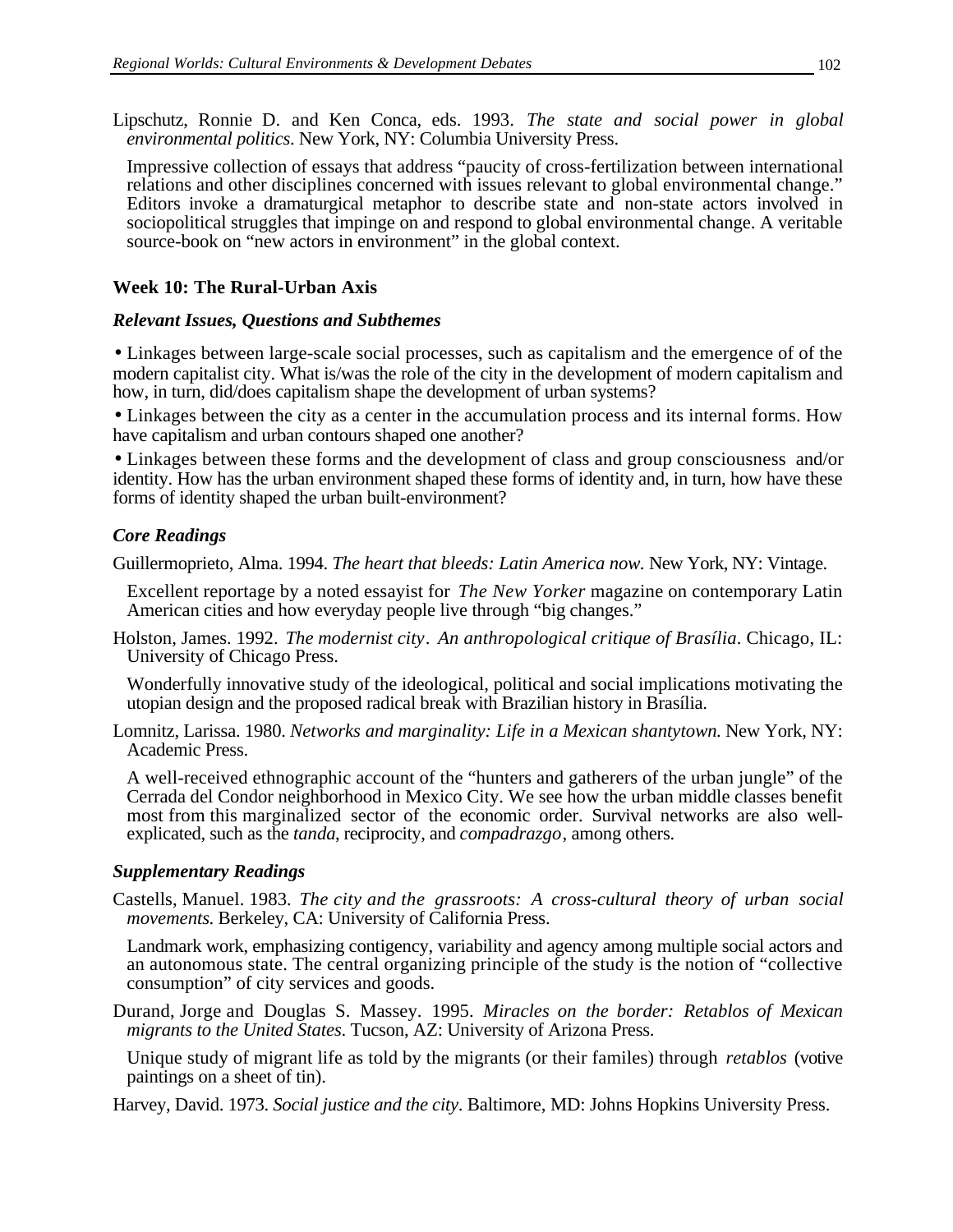A milestone in the field of urban geography and planning, *Social Justice*, at once broadened the domain of the field, redefined the objects of study and opened up a host of new questions. Harvey effectively deployed Marx's neglected comments on ground rent, arguing that cities are formed "through the geographic concentration of social surplus product, which the mode of economic integration must therefore be capable of producing and concentrating."

Schepher-Hughes, Nancy. 1992. *Death without weeping: The violence of everyday life in Brazil.* Berkeley, CA: University of California Press.

A provocative and highly debated ethnographic study of post-dictatorship urban Brazil. As the author forcefully states, "The original, and in many respects still the central thesis of my research is love and death on the *Alto do Cruzeiro* [a hillside shantytown in the northeastern state of Pernambuco] and specifically mother love and child death. It is about culture and scarcity, both material and psychological, and their effect on moral thinking and practice, particularly on 'maternal thinking'."(15)

## **Week 11: Decentralization, Regionalism and the Politics of Difference**

#### *Relevant Issues, Questions and Subthemes*

- "Nation" and "ethnicity"
- How are class and ethnicity linked?
- Modernity and the politics of identity
- The politics of decentralization

#### *Core Readings*

Brown, Michael F. 1993. "Facing the state, facing the world: Amazonia's native leaders and the new politics of identity." *L'homme* 33 (2-4): 307-26.

Reflects on effects that the 500-year "conversation" between Amazonian Indians and the West has had on internal dynamics of Amazonian leadership. Conjectures that contact with nationstates has shaped indigenous forms of organization and the conceptual categories by which Indians perceive themselves collectively (i.e., the notion of "tribe"). Stimulating and delightfully written essay that touches on recurrent themes in literature on internationalized Amazonian activism from an anthropological perspective.

Kearney, Michael. 1996. *Reconceptualizing the peasantry: Anthropology in global perspective*. Boulder, CO: Westview Press.

Self-reflexive critique of the traditional anthropological study of "peasants." Emphasizing internal and external processes of differentiation, Kearney seeks to develop ethnographic and political forms of representation that correspond to contemporary post-peasant identities.

Nugent, David. 1997. *Modernity at the edge of empire: State, individual and nation in the northern Peruvian Andes, 1885-1935*. Stanford, CA: Stanford University Press.

Marvelous study of how nation-states are formed "from below," using the case of the Chachapoyas ethnic group and their relationship to the Peruvian state.

Schryer, Frans J. 1990. *Ethnicity and class conflict in rural Mexico*. Princeton, NJ: Princeton University Press.

Through a detailed ethnographic study of the Huasteca of Hidalgo in Central Mexico, Schryer sets out to answer two central questions: "what is the relationship of class to ethnicity and how do these two elements of cultural perceptions and social hierarchy reinforce or contradict each other?"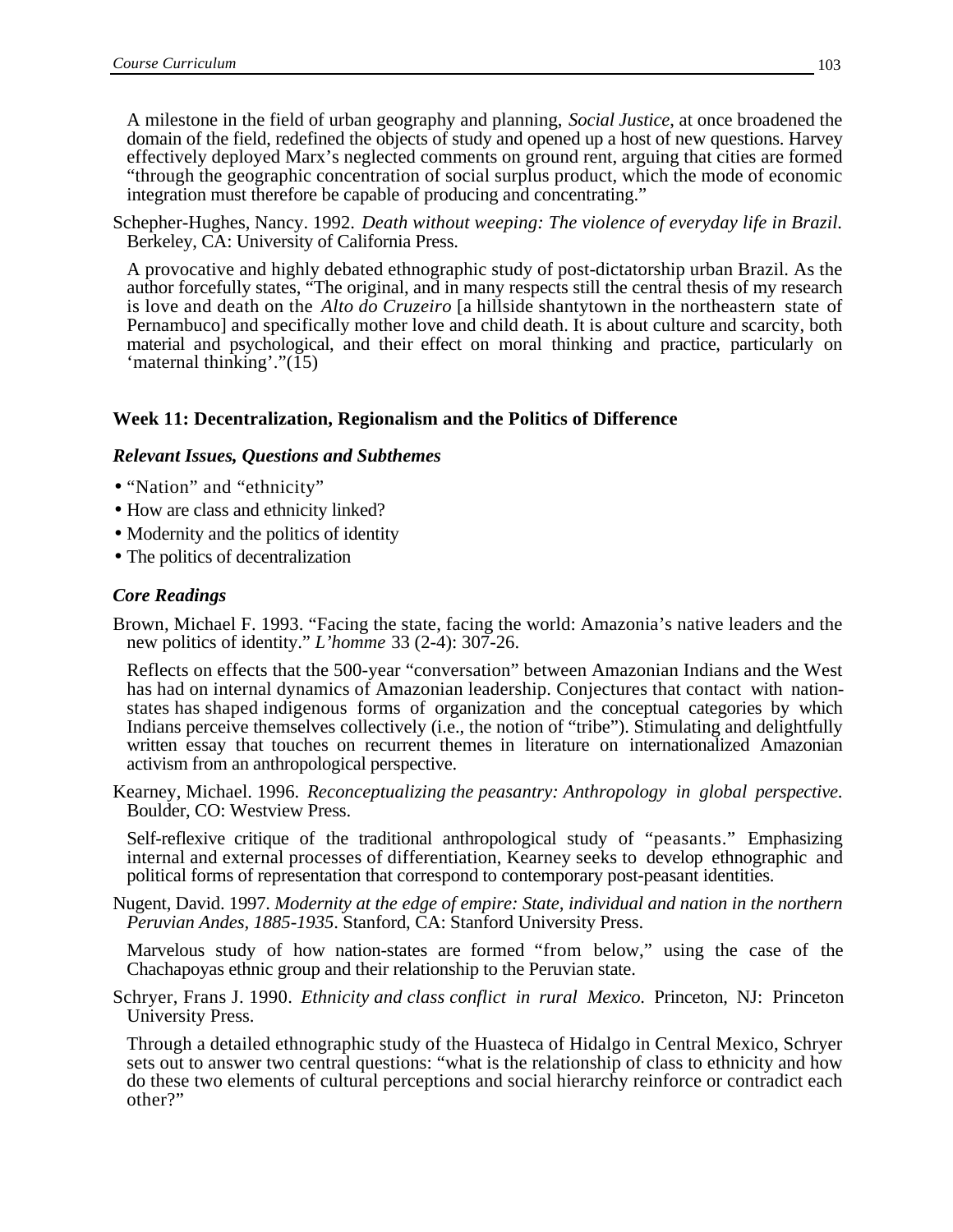## *Supplementary Readings*

- Calhoun, Craig. 1992. "The infrastructure of modernity: Indirect social relationships, information technology, and social integration." In Hans Haferkamp and Neil J. Smelser, eds. *Social change and modernity*. Berkeley, CA: University of California, pp. 205-36.
- Lowe, Lisa and David Lloyd, eds. 1997. *The politics of culture in the shadow of capital*. Durham, NC: Duke University Press.

Theoretically engaging collection on how the "particularly situated" remake the "global" in the terrain of culture.

# **Week 12: Commodity and Capital Flows: Past and Present**

## *Relevant Issues, Questions and Subthemes*

- Sequencing in the global economy for "staples"
- What changes did Independence produce for Latin American export economies?
- The British Century in Latin America: 1830-1930
- The American Century: 1945-1982
- Latin American debt crisis
- Narcopolitics and the Illegal Drug Trade

#### *Core Readings*

Krasner, Stephen D. 1985*. Structural conflict: The Third World against global liberalism*. Berkeley, CA: University of California Press.

Stresses that many North-South conflicts are grounded in deep asymmetries of power and that political weaknesses and vulnerability are fundamental sources of Third World behavior. This "realist" work shows that much of the Third World supports international regimes based on authoritative, rather than market, principles and norms.

Marichal, Carlos. 1989. *A century of debt crises in Latin America: From Independence to the Great Depression, 1820-1930*. Princeton, NJ: Princeton University Press.

Written during the "lost decade" of the 1980s, this work seeks to place the latest debt crises in a proper historical perspective. Present events are not unprecedented, for in fact, they have been tied to "loan cycles" (which involve both a loan boom and a debt crisis) for over a century and a half.

Mintz, Sidney. 1985. *Sweetness and power: The place of sugar in modern history*. New York, NY: Viking.

Sweeping exploration of the way that "dietary transformations actively facilitated more fundamental changes in British society." Great Britain was the largest empire until the midtwentieth century and the largest *per capita* consumer of sugar. Organized around three guiding chapters ("Production," "Consumption" and "Power"), Mintz charts the role of sugar in the emergence of industrial capitalism, fueling the triangular trade between the West Indies, North America, Europe and Africa as well as demonstrating how sugar shifted from a luxury item to a staple of mass consumption.

Smith, Peter H. ed. 1992. *Drug policy in the Americas*. Boulder, CO: Westview Press.

A straightforward series of essays about US drug policy.

Shannon, Elaine. 1988. *Desperados: Latin drug lords, US lawmen and the war America can't win*. New York, NY: Viking Books.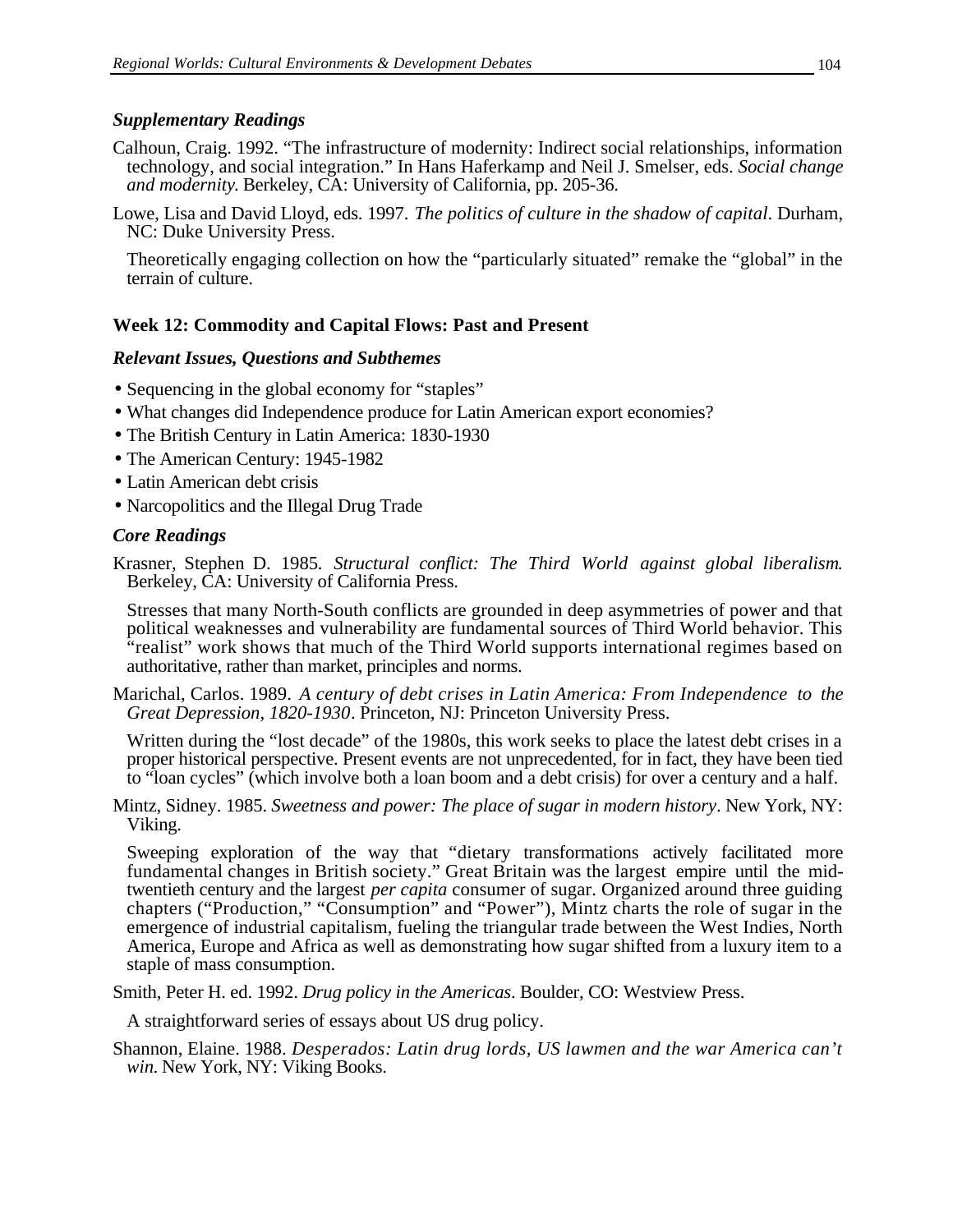Journalistic account, written over a decade ago, chronicling (as well as reflecting) much of the hysteria and propagandizing organized in the US war on drugs.

#### *Supplementary Readings*

Sabato, Hilda. 1990. Agrarian capitalism and the world market: Buenos Aires in the pastoral age, 1840-1890. Albuquerque, NM: University of New Mexico Press.

Prize-winning book that deals with the initially promising Argentinian entry into the world "staples" lottery.

Taussig, Michael. 1989. "History as commodity in some recent American (anthropological) literature," *Critique of Anthropology* 9(1): 7-23 and "Reply to Michael Taussig." Sidney W. Mintz and Eric R. Wolf: 25-31.

Important and highly critical review essay by one Marxist anthropologist of two senior Marxist scholars, with key and revealing exchanges.

## **Week 13: Transnational Actors/Communities**

#### *Relevant Issues, Questions and Subthemes*

• In the era of "neoliberal politics," what roles have transnational agencies and institutions such as the multilateral development banks (World Bank, Inter-American Development Bank, International Monetary Fund) played in restructuring Latin American political economies?

• How have transnational and local non-governmental organizations (NGOs) assumed structural and technical niches in the fields of economic and social development previously filled by governments?

• What are the roles and efficacy of "grassroots movements" and their transnational allies?

## *Core Readings*

Alvarez, Sonia and Arturo Escobar, eds. 1992. *The making of social movements in Latin America: Identity, strategy and democracy.* Boulder, CO: Westview Press.

Analysis of emergent social movements and "new social actors" in Latin America from crossdisciplinary perspectives.

Fox, Jonathan and L. David Brown, eds. 1998. *The struggle for accountability: The World Bank, NGOs and grassroots movements*. Cambridge, MA: MIT University Press.

Provocative case studies of World Bank projects and policies.

Kane, Joe. 1993. "With spears from all sides." *New Yorker* September: 54-79.

Journalist and activist Kane provides a nuanced view of the multiple local and international actors involved in an Ecuadorian indigenous community's struggle to maintain control over its land and natural resources.

Uphoff, Norman. 1993. "Grassroots organizations and NGOs in rural development: Opportunities with diminished states and expanding markets." *World Development* 21(4): 607-22.

Exploration of the relationships among public, private and collective sectors in the process of rural development.

#### *Supplementary Readings*

Wells, Miriam J. 1996. *Strawberry fields: Politics, class and work in California agriculture*. Ithaca, NY: Cornell University Press.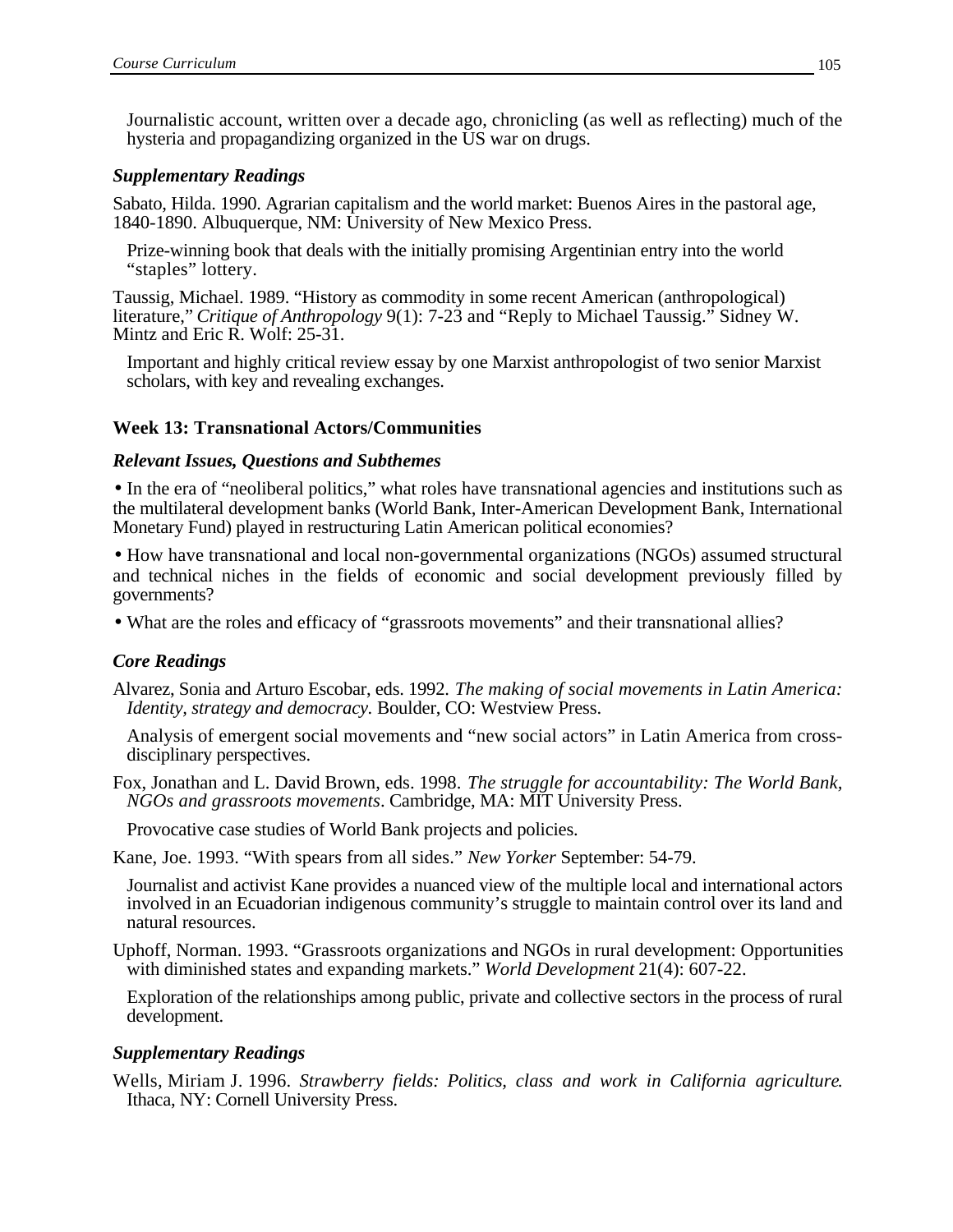Fascinating study based on fourteen years of ethnographic research of the strawberry industry in northern California. Processes of structural adjustment are well chronicled as are the local social and political conflicts. On-the-ground politics, in the most literal sense, is the central determining element according to Wells, not macro-structural forces.

# **Week 14: Praxis, Ethics and Activism**

#### *Relevant Issues, Questions and Subthemes*

• What ethical problems confront scholars who become advocates and activists for specific political stances?

- How does advocacy and activism affect scholarly analysis?
- "Objectivity" and "subjectivity" in intellectual discourse

## **Core Readings**

Kane, Joe. 1995. *Savages*. New York, NY: Alfred A. Knopf.

Journalist's poignant account of the struggles of an Amazonian indigenous group in Ecuador to maintain control of their lives and identity in the face of major private and public intrusions on their land to extract oil and gas.

Keck, Margaret and Kathryn Sikkink. 1997. *Activists beyond borders: Advocacy networks in international politics.* Ithaca, NY: Cornell University Press.

Analysis of the origins, strategies and impact of transnational advocacy networks, emphasizing the new roles of NGOs on the political and economic scene.

Rich, Bruce. 1994. *Mortgaging the Earth: The World Bank, environmental impoverishment and the crisis of development*. Boston, MA: Beacon Press.

Passionate critique of World Bank policies on economic development and the environment.

## *Supplementary Readings*

Peet, Richard and Michael Watts, eds. 1996. *Liberation ecologies: Environment, development and social movements*. London, UK and New York, NY: Routledge.

Theoretical exegisis of the "environment" and "development" as analytical categories linked to a radical critique of Western notions of these categories.

Tilly, Charles. 1995. "Globalization threatens labor's rights." *International Labor and Working Class History* 47 (Spring): 1-59. With responses by Immanuel Wallerstein, Aristide Zolberg, Eric Hobsbawm, Lourdes Beneria and postscript by Charles Tilly.

Historians, political scientists and sociologist attempt to make sense of the likely impacts of "globalization" upon organized labor. The essays are valuable for the content of their discussion and as a testament of American left-liberal opinion on the subject.

# **Additional General Source Materials**

*American Historical Review* (book reviews and occasional essays)

*American Journal of Sociology* (book reviews and occasional essays)

*Bulletin of Latin American Studies*

*Cambridge History of Latin America*, Cambridge University Press edited by Leslie Bethell.